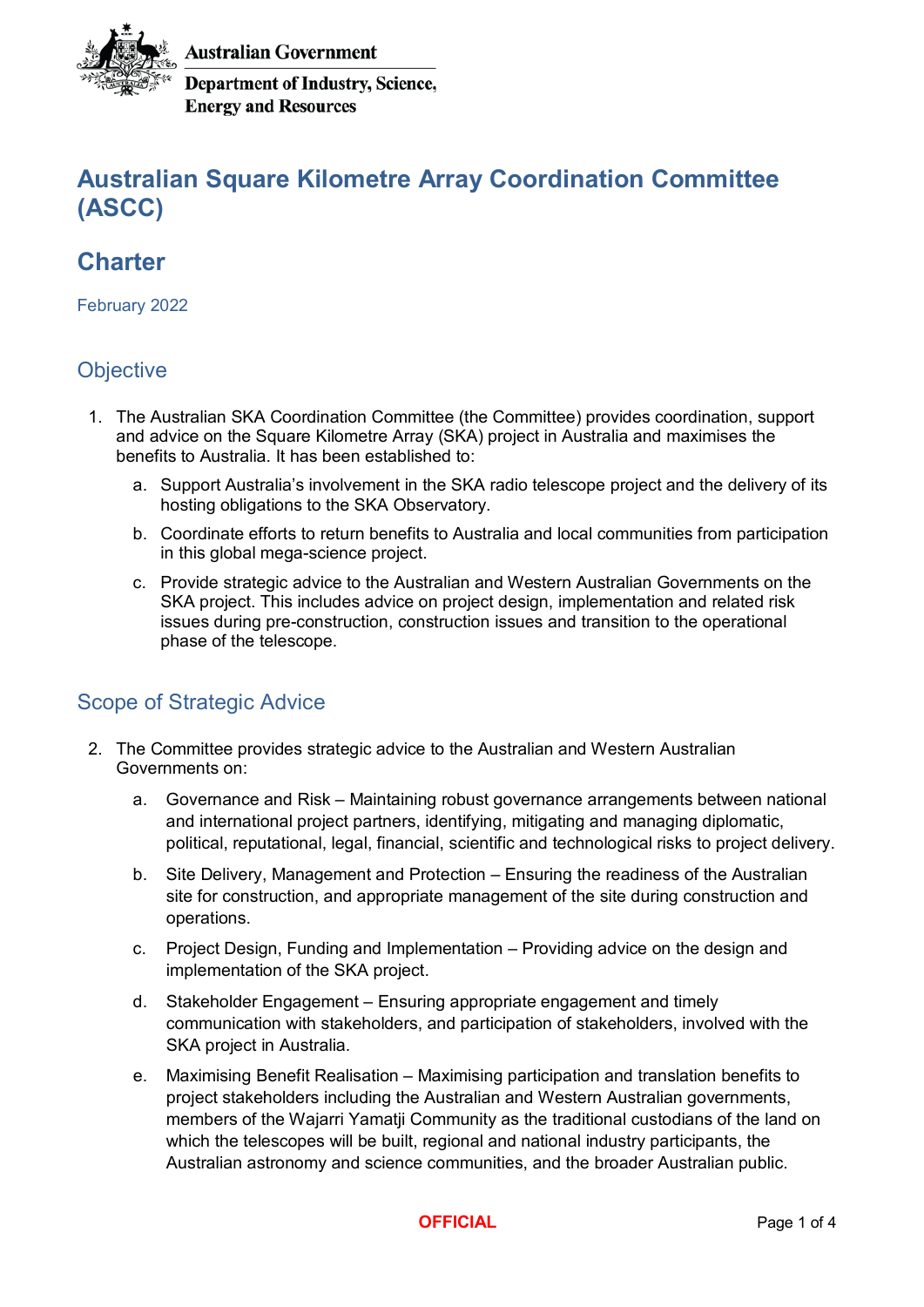## Membership

- 3. The Committee comprises:
	- a. One ex-officio member from the Australian Government Department of Industry, Science Energy and Resources, who will also Chair the Committee
	- b. One ex-officio member nominated by the Government of Western Australia
	- c. One ex-officio member nominated by the International Centre for Radio Astronomy Research (ICRAR)
	- d. One ex-officio member nominated by the Commonwealth Scientific and Industrial Research Organisation (CSIRO)
	- e. The Chair of the Science Advisory Committee
	- f. The Australian member on the SKA Science and Engineering Advisory Committee (SEAC), and
	- g. Up to three independent members with relevant experience to meet the committee's skills and knowledge requirements outlined below.

#### **Appointment term**

- 4. Independent members with relevant skills and experience to meet the committee's requirements will be appointed by the Chair for a term of up to three years.
- 5. Independent members can be reappointed when their term finishes.
- 6. Independent members can resign from their position at any time. They may be discharged at any time at the discretion of the Chair if there is reasonable cause.
- 7. A Deputy Chair may be appointed by the Chair and may act in the Chair's absence.

#### **Skills and knowledge**

- 8. Members of the Committee taken collectively will have a broad range of knowledge, skills and experience relevant to construction and operations of a major international astronomy project in remote Australia, and associated benefit realisation.
- 9. All members should be conversant with financial management reporting.
- 10. At least one member of the committee must have:
	- a. Legal or related governance and legal risk management experience.
	- b. Expertise gained from construction and/or operations of each of Australia's two SKA precursor telescopes, the Murchison Widefield Array (MWA) and Australian SKA Pathfinder (ASKAP).
- 11. Other desirable skills and knowledge include:
	- a. Astronomy knowledge, astronomy project management across all project phases, and broader experience of the international science project environment.
	- b. Project management skills, particularly relating to engineering construction projects delivered in remote Australia.
	- c. Specific knowledge of the Mid West region of WA, particularly of key SKA project stakeholders; and stakeholder management skills more broadly.
	- d. Industry engagement and procurement experience.
	- e. Science/technology outreach and translation experience.
	- f. Big data management and science experience.

#### **OFFICIAL** Page 2 of 4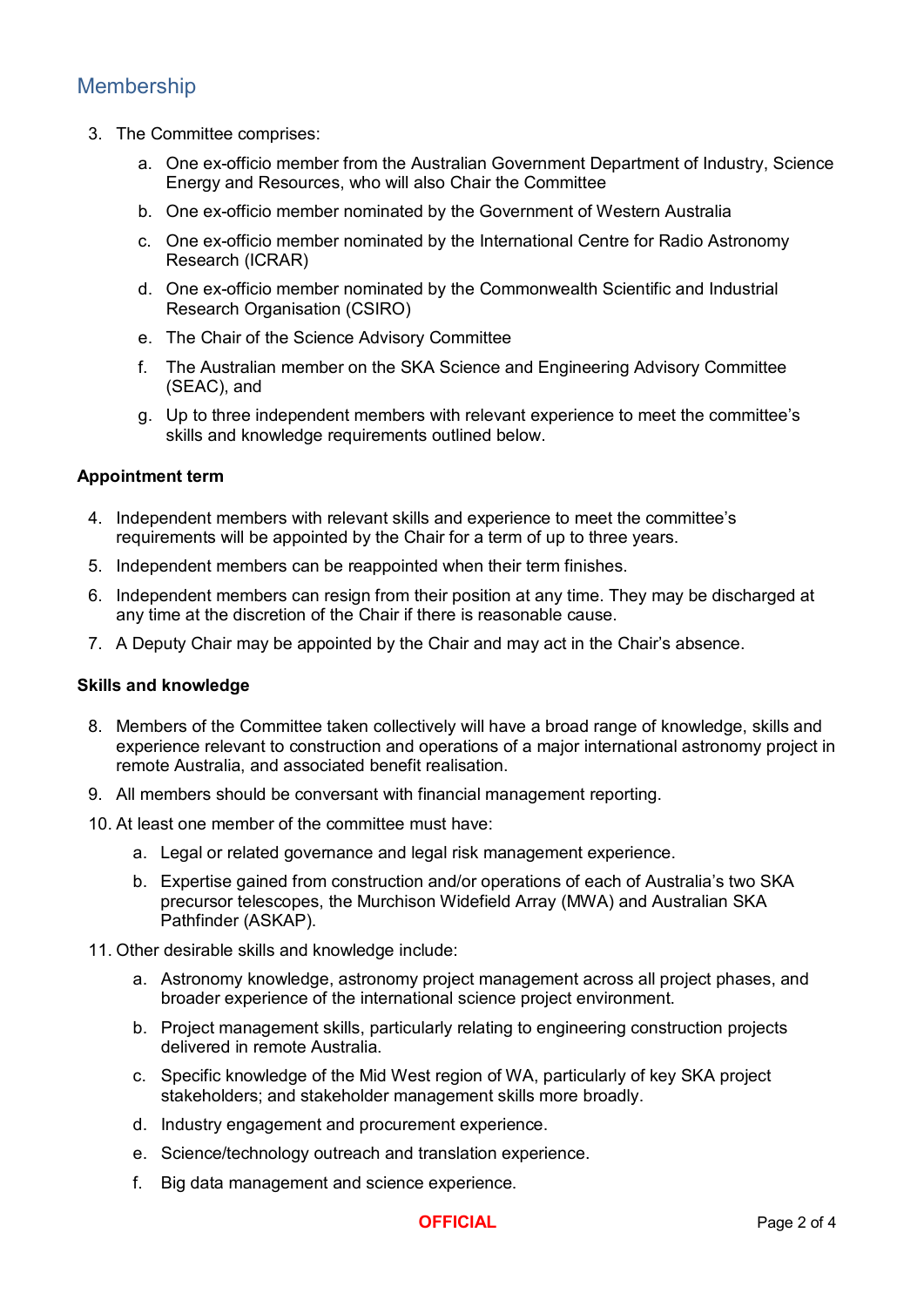## Remuneration

12. Members of the Committee are not remunerated.

#### **Observers**

- 13. At the Chair's invitation, internal staff or external parties may attend meetings (in whole or in part) as Observers. This is likely to include:
	- a. SKAO Australia representatives.
	- b. Australia's Industry Liaison Officer (ILO).
	- c. The Director of the Australian SKA Regional Centre (AusSRC).
	- d. Key staff supporting members of the Committee.
- 14. Observers will formally advise the Chair of any conflict of interest.

#### Independence

15. The Committee has no executive powers in relation to the operations of the Department of Industry, Science, Energy and Resources.

### Conflict of Interest

- 16. On engagement and each year thereafter, members of the Committee and its sub-committees will provide written declarations to the Chair of any actual, perceived or potential conflict of interest they may have in relation to their participation on the committee.
- 17. Members should consider past employment, consultancy arrangements and related party issues in making these declarations. The Chair must be satisfied that the Committee has sufficient processes in place to manage any actual, perceived or potential conflict.
- 18. At the beginning of each Committee or sub-committee meeting, members are required to declare any actual, perceived or potential conflict of interest that may apply to specific matters on the meeting agenda.
- 19. Where required by the Chair, the member will be excused from the meeting or from the Committee's consideration of the relevant agenda item(s). Details of actual, perceived or potential conflicts of interest declared by members of the Committee and its sub-committees, and action taken, will be appropriately reflected in the minutes.
- 20. Conflicts of interest will be managed by the Chair in consultation with the Deputy Chair (if appointed).
- 21. If the Chair has an actual, perceived or potential conflict, it must be declared prior to the meeting commencing to the Deputy Chair or, if there is no Deputy Chair, to the Secretariat to determine the best way forward.

#### **Meetings**

- 22. The Committee will meet at least three times per year, and more often if required. The Chair may call a meeting if requested by another Committee member.
- 23. Meetings plan to be scheduled approximately four weeks in advance of scheduled SKAO Council meetings.
- 24. Engagement with the Committee may be conducted by correspondence.

**OFFICIAL** Page 3 of 4